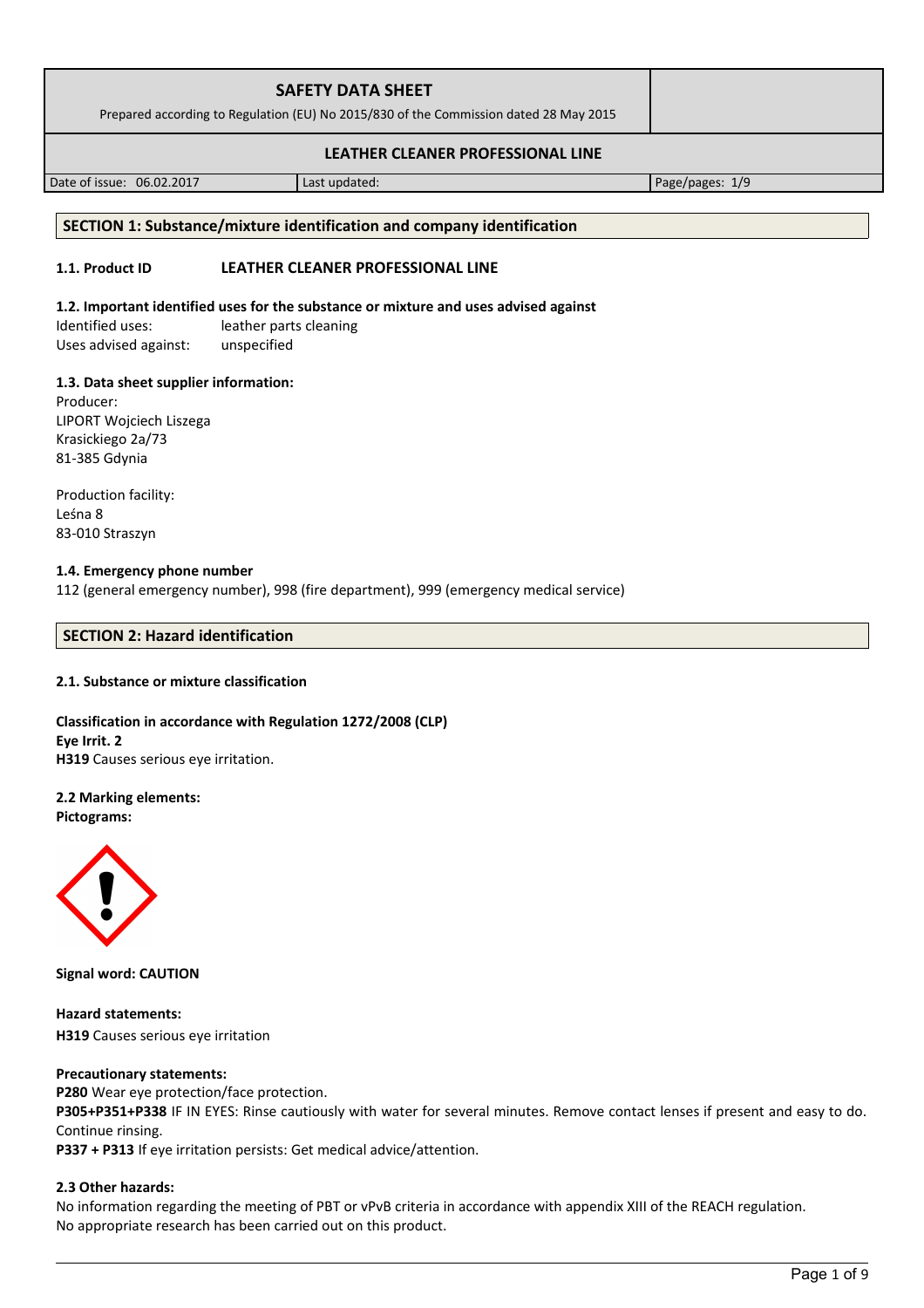| <b>SAFETY DATA SHEET</b><br>Prepared according to Regulation (EU) No 2015/830 of the Commission dated 28 May 2015 |  |  |
|-------------------------------------------------------------------------------------------------------------------|--|--|
| LEATHER CLEANER PROFESSIONAL LINE                                                                                 |  |  |

Date of issue: 06.02.2017 Last updated: Page/pages: 2/9

# **SECTION 3: Composition/component information**

### **3.1. Substances**

Not applicable

# **3.2. Mixtures**

Dangerous components:

|                                          |                 | <b>CLP classification</b>    |                                |  |
|------------------------------------------|-----------------|------------------------------|--------------------------------|--|
| <b>Product ID</b>                        | Quantity<br>[%] | <b>Hazard classification</b> | <b>Hazard statements codes</b> |  |
| Primary alcohol ethoxylate               |                 |                              |                                |  |
| CAS number: 68439-45-2                   |                 |                              |                                |  |
| EC number: -                             |                 | Eye Dam.1                    | H318                           |  |
| Index number: -                          | $<$ 5           | Acute Tox. 3                 | H331                           |  |
| REACH registration number: the substance |                 | Acute Tox. 4                 | H302                           |  |
| is subject to the transitional period    |                 |                              | H312                           |  |
| regulations                              |                 |                              |                                |  |

The full meaning of hazard statements has been given in section 16

# **SECTION 4: First aid measures**

# **4.1. Description of first aid measures**

# **Routes of exposure:**

Inhalation, ingestion, skin and eye contact.

# **Inhalation:**

Take the affected person out into fresh air. Place in a comfortable position. Ensure peace and protect against heat loss. Provide medical assistance if necessary.

# **Consumption:**

Rinse mouth with water, drink 2-3 cups of water, consult a doctor. Do not induce vomiting. If unconscious do not give anything by mouth.

Transport the affected person to hospital if necessary. Ensure peace, place in a lying position and protect against heat loss. **Eye contact:**

Remove any contact lenses if possible.

Flush with plenty of lukewarm water for 10–15 minutes with eyelids wide open. Place the upper eyelid on the lower eyelid from time to time. Cover the eyes with a compress.

Provide ophthalmologist assistance if necessary.

# **Skin contact:**

Take off the contaminated clothes and shoes.

Wash the contaminated skin with plenty of water and then with water containing mild soap.

Seek medical attention if skin irritation persists.

# **4.2. Most important symptoms and effects, both acute and delayed**

No further data available.

# **4.3. Indication of any immediate medical attention and special treatment needed**

The course of action is decided on by a medical doctor, based on an examination of the person affected.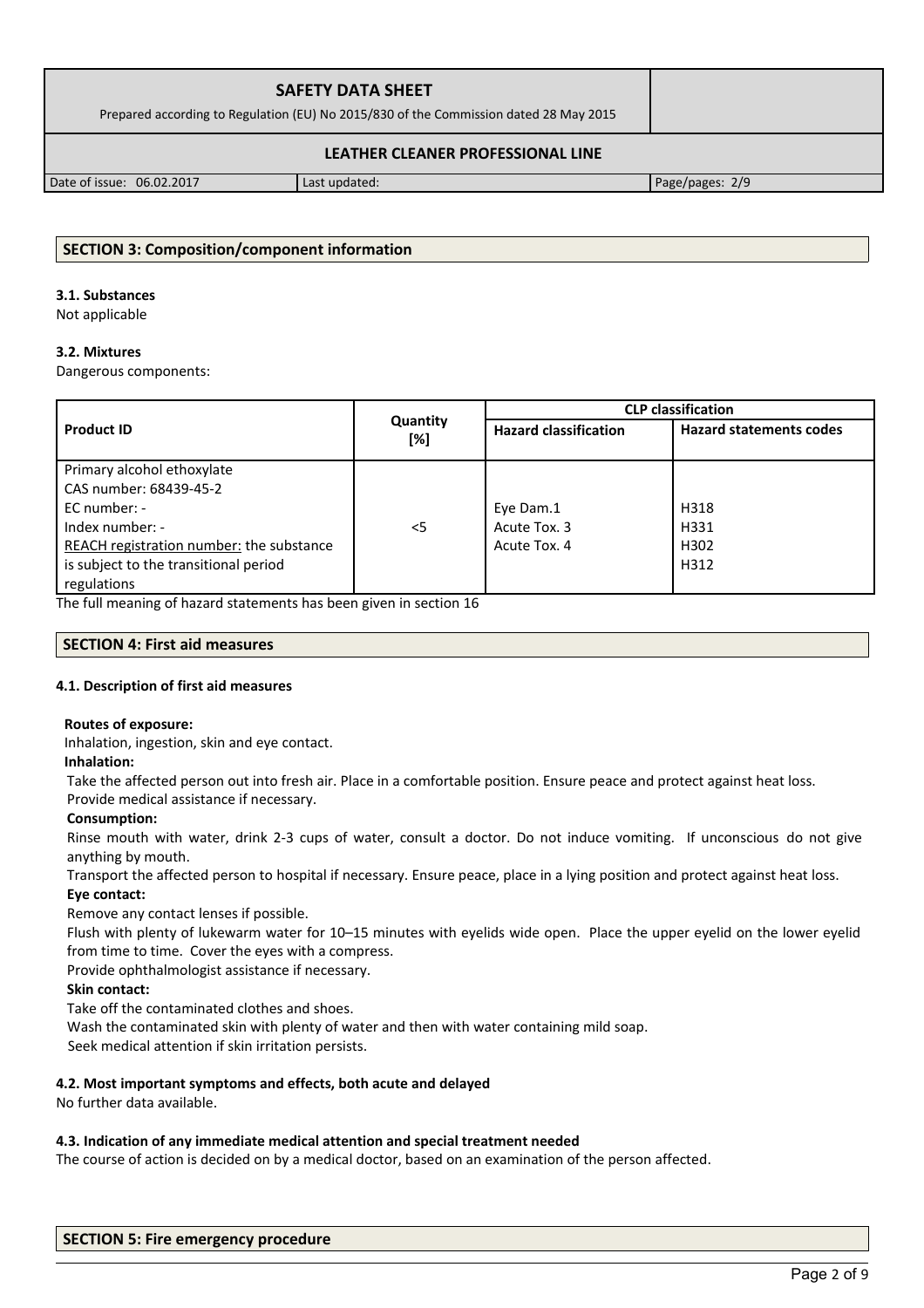| <b>SAFETY DATA SHEET</b><br>Prepared according to Regulation (EU) No 2015/830 of the Commission dated 28 May 2015 |               |                 |  |
|-------------------------------------------------------------------------------------------------------------------|---------------|-----------------|--|
| LEATHER CLEANER PROFESSIONAL LINE                                                                                 |               |                 |  |
| Date of issue: 06.02.2017                                                                                         | Last updated: | Page/pages: 3/9 |  |

# **5.1. Extinguishing agents:**

**Suitable extinguishing agents:** alcohol-resistant foam or dry extinguishing agents, carbon dioxide extinguishers, sand, soil, water aerosol. Choose extinguishing agents based on the conditions of the environment. **Unsuitable extinguishing agents:** High volume water jet.

# **5.2. Special threats related to the substance or mixture**

In case of fire, high temperatures cause a release of hazardous decomposition products that contain carbon monoxides.

# **5.3. Information for the fire department**

Spray the containers located in the fire area with water, remove from the hazardous area if possible. In case of a fire in an enclosed environment, use protective clothing and compressed air breathing apparatus. Do not allow the extinguishing agents into ground waters, surface waters, or sewage systems.

# **SECTION 6: Measures regarding accidental release into the environment**

# **6.1. Individual safety measures, protective equipment and emergency procedures**

For persons other than emergency personnel: notify the appropriate authorities of the emergency. Remove any persons not participating in the containment procedures from the contamination area. For emergency personnel: Ensure proper ventilation, use individual safety measures.

**6.2. Environmental safety measures**

Prevent the contamination from spreading into sewage systems and water reservoirs.

# **6.3. Methods of removing and preventing the spread of contamination:**

Prevent the contamination from spreading and attempt removal using absorptive materials (sand, diatomite, universal absorbent), place the contaminated materials in properly marked containers for subsequent utilization in accordance with the mandatory provisions of the law.

# **6.4. References to other sections**

Product waste disposal – see section 13 of this data sheet. Individual protective measures – see section 8 of this data sheet.

# **SECTION 7: Storage and use of substances and mixtures**

# **7.1. Precautions for safe handling**

**Recommendations for handling the mixture** 

Avoid direct contact with the mixture.

Avoid inhalation.

Prevent from spreading into sewage systems. **Apply general provisions of the industrial work hygiene**  Do not eat, drink or smoke when using the product.

Replace the contaminated clothing.

Wash hands thoroughly after handling.

Wash contaminated clothing before reusing.

Wash hands and face before breaks at work.

# **7.2. Safe storage regulations, including any mutual incompatibility information**

Store in a well-ventilated area. Keep container tightly closed. Store in a cool place. Protect from sunlight and sources of heat. Do not store with food or animal feeding stuffs.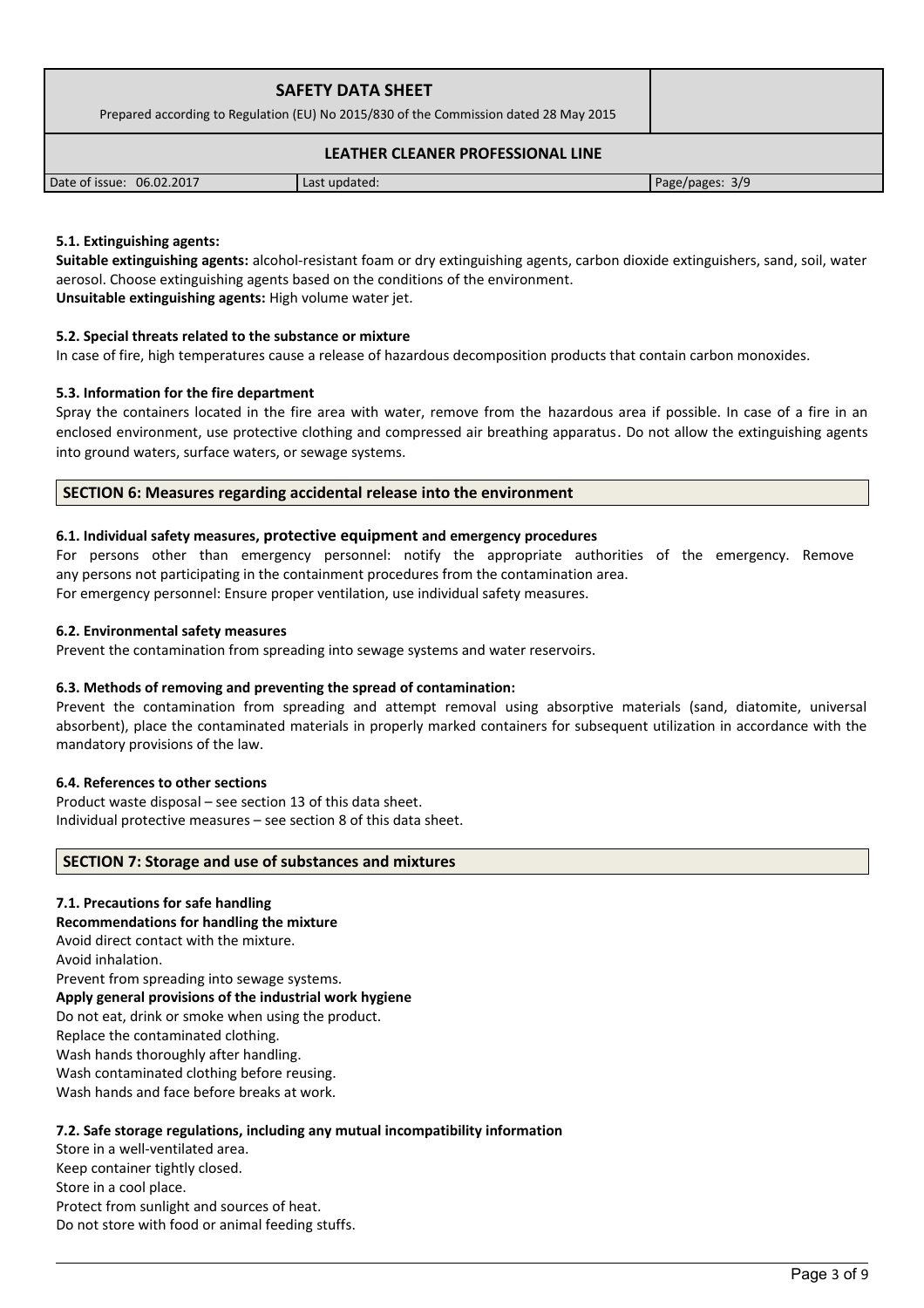| SAFETY DATA SHEET<br>Prepared according to Regulation (EU) No 2015/830 of the Commission dated 28 May 2015 |  |
|------------------------------------------------------------------------------------------------------------|--|
| LEATHER CLEANER PROFESSIONAL LINE                                                                          |  |

Date of issue: 06.02.2017 Last updated: Page/pages: 4/9

Always use containers made of materials analogous to the original ones. Open containers should be handled very carefully so as to prevent spillage. Do not handle until all safety precautions have been read and understood.

# **7.3. Specific end use(s)**

See section 1.2 of this data sheet.

# **SECTION 8: Exposure controls/individual protective measures**

#### **8.1. Control parameters**

#### **The national highest acceptable concentration values in the work environment**

in accordance with the Notice of the Minister of Labor and Social Policy of 6 June 2014 on the highest acceptable concentration and intensity of factors detrimental to health in the work environment (Dz.U. (Journal of Laws) 2014, item 817).

| <b>NAME OF THE SUBSTANCE</b> |         | $NDS$ (mg/m3) | <b>NDSCh</b> $(mg/m3)$ | $N$ DSP (mg/m3) |
|------------------------------|---------|---------------|------------------------|-----------------|
| $- - -$                      | $- - -$ | $- - -$       | $- - -$                | $- - -$         |

# **8.2. Exposure controls**

**Appropriate technical control measures:** Storage rooms and work stations should be adequately ventilated.

#### **Appropriate technical control measures**

Storage rooms and work stations should be adequately ventilated. **Individual safety measures** 



# **Face and eye protection**

If while using the product splashing may occur – use tight-fitting safety glasses or faceshield screens according to EN 166. **Skin protection** 



#### **Hand protection**

Wear protective gloves according to EN 374.

Recommended material:

butyl rubber (thickness >= 0.36 mm, breakthrough time > 480 min)

nitrile rubber (thickness >= 0.38 mm, breakthrough time > 480 min)

neoprene (thickness >= 0.65 mm, breakthrough time > 240 min)

When selecting glove materials, consider their breakthrough time, rates of diffusion and degradation.

The protective gloves should be regularly changed or replaced immediately if damaged (torn, perforated), or when first signs of wear and changes in their appearance occur (color, flexibility, shape).

A protective cream should be applied to all uncovered parts of the body.

# *Body protection*

Use protective workwear.

The selection of individual protection measures must be made taking into account the concentration and quantity of the hazardous substance occurring in the work environment.

# **Respiratory tract protection**

Not necessary if ventilation is adequate.

**Environment exposure controls**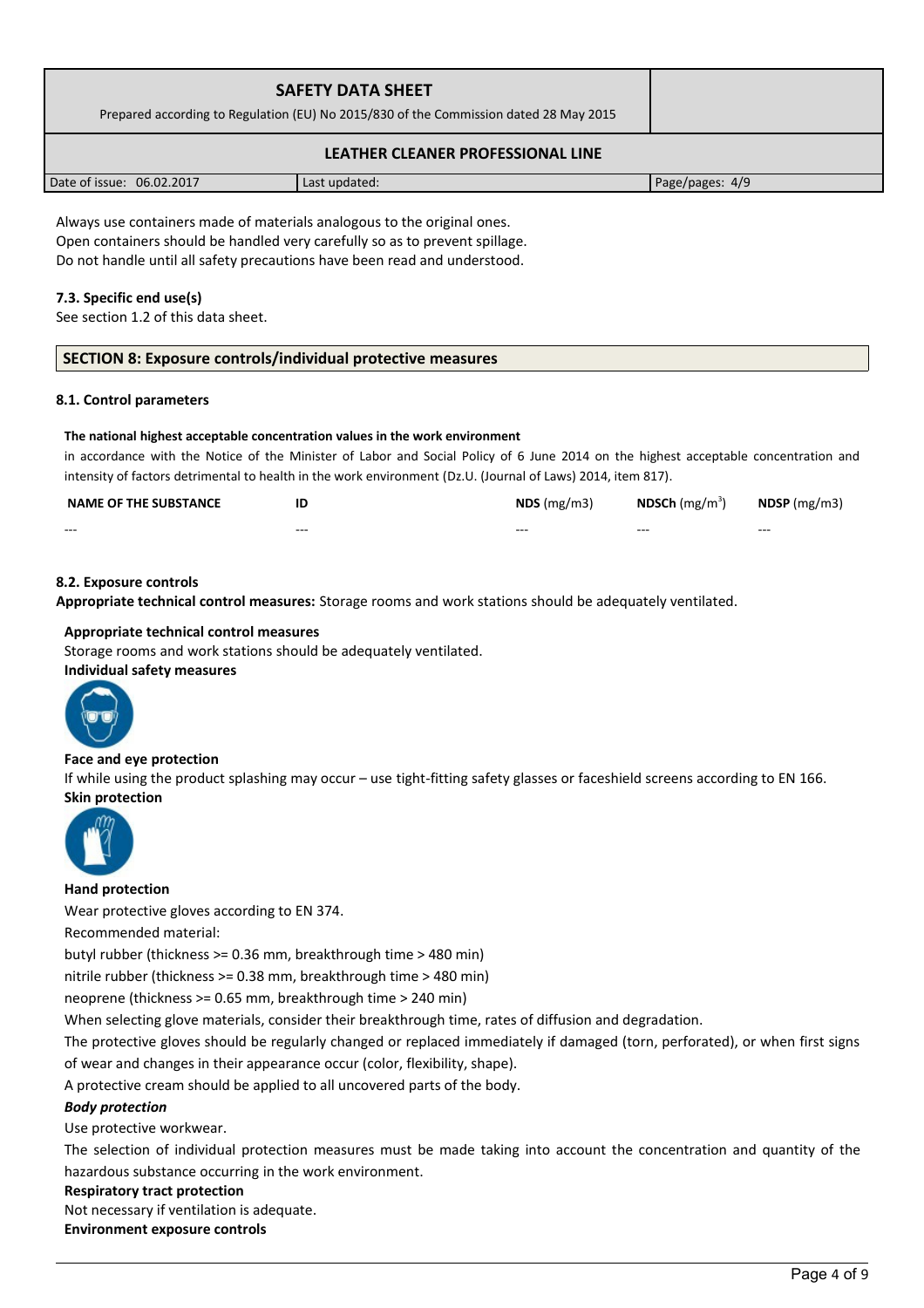| <b>SAFETY DATA SHEET</b><br>Prepared according to Regulation (EU) No 2015/830 of the Commission dated 28 May 2015 |  |
|-------------------------------------------------------------------------------------------------------------------|--|
| LEATHER CLEANER PROFESSIONAL LINE                                                                                 |  |

Date of issue: 06.02.2017 Last updated: Page/pages: 5/9

Do not discharge into sewage systems or ground waters. **General safety and hygiene recommendations** Follow good hygiene practice.

# **SECTION 9: Physical and chemical properties**

# **9.1. Basic physical and chemical property information**

| Appearance:                                   | Under normal conditions: liquid |
|-----------------------------------------------|---------------------------------|
| Color:                                        | Transparent                     |
| Odor:                                         | Distinctive for the product     |
| <b>Odor threshold:</b>                        | No data                         |
| pH:                                           | 6.5                             |
| <b>Melting point/freezing point:</b>          | $0^{\circ}$ C                   |
| Initial boiling point and boiling range:      | $100^{\circ}$ C                 |
| Flash point:                                  | Not applicable                  |
| Flammability (solid, gas):                    | Not applicable                  |
| Upper/lower flammability or explosive limits: | Not applicable                  |
| Vapor pressure:                               | 23 hPa                          |
| Vapor density:                                | No data                         |
| <b>Relative density:</b>                      | $1.0$ g/cm <sup>3</sup>         |
| Solubility:                                   | Completely miscible in water    |
| Partition coefficient: n-octanol/water:       | No data                         |
| Auto-ignition temperature:                    | No data                         |
| <b>Decomposition temperature:</b>             | No data                         |
| <b>Viscosity:</b>                             | No data                         |
| <b>Explosive properties:</b>                  | Not applicable                  |
| <b>Oxidizing properties:</b>                  | Not applicable                  |
| 9.2. Additional information                   |                                 |
| <b>Water content:</b>                         | 95,4% vol.                      |
| Organic solvent content:                      | 0.1%                            |

# **SECTION 10: Stability and reactivity**

# **10.1. Reactivity**

The mixture is chemically stable under normal conditions.

# **10.2. Chemical stability**

The product is stable when properly used, stored and transported.

# **10.3. Potential for hazardous reactions**

None

# **10.4. Conditions to avoid**

Avoid high temperatures, direct sunlight, hot surfaces and open fire.

# **10.5. Incompatible materials**

None

# **10.6. Hazardous decomposition products**

Do not occur when used in accordance with its purpose.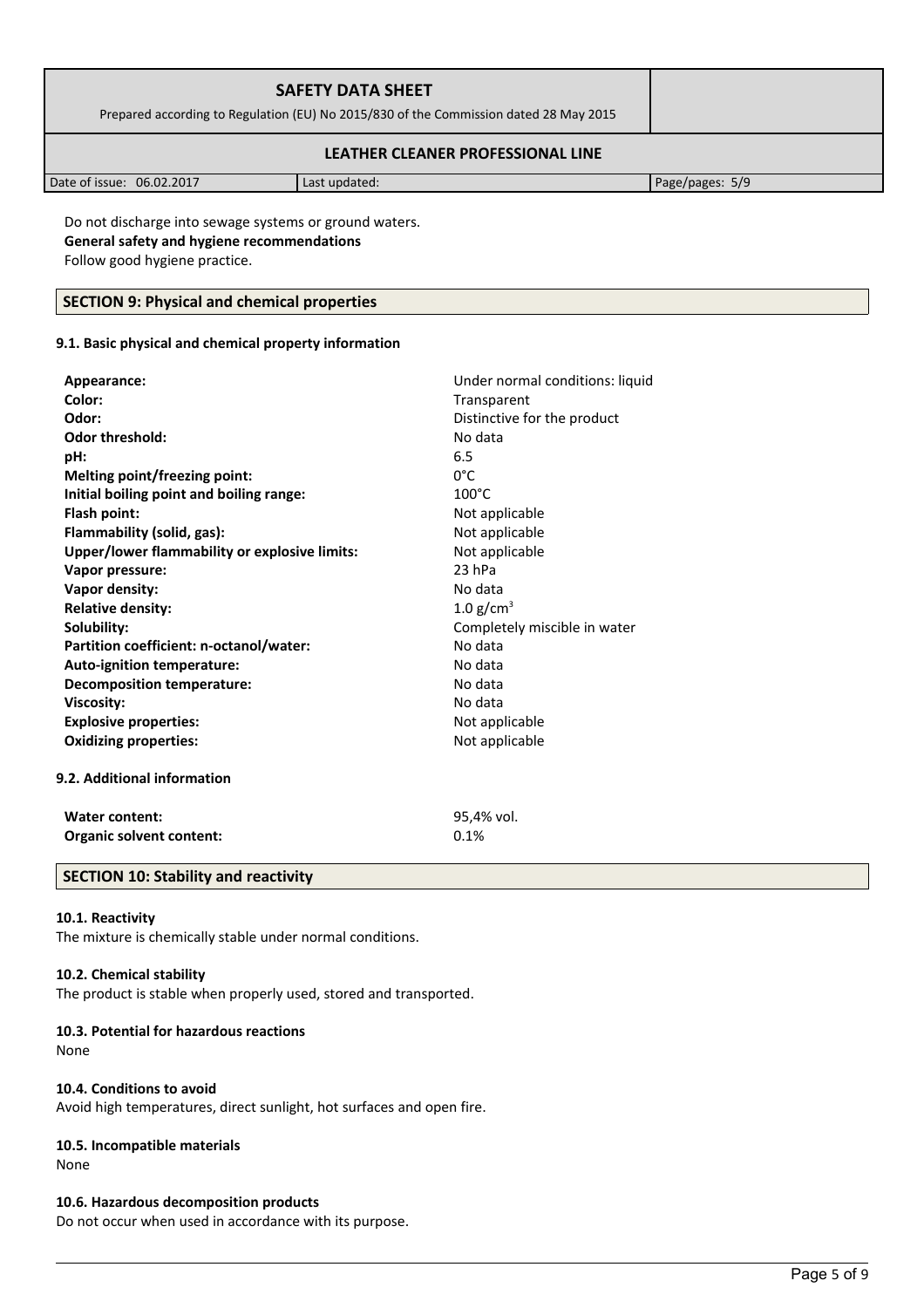| <b>SAFETY DATA SHEET</b><br>Prepared according to Regulation (EU) No 2015/830 of the Commission dated 28 May 2015 |               |                 |
|-------------------------------------------------------------------------------------------------------------------|---------------|-----------------|
| LEATHER CLEANER PROFESSIONAL LINE                                                                                 |               |                 |
| Date of issue: 06.02.2017                                                                                         | Last updated: | Page/pages: 6/9 |

# **SECTION 11: Toxicological information**

### **11.1. Information regarding toxicological effects**

# **Acute toxicity** Based on available data, the classification criteria are not met. **Skin corrosion/irritation** Based on available data, the classification criteria are not met. **Serious eye injury/irritation** Causes serious eye irritation. **Allergenic influence on respiratory tract or skin** Based on available data, the classification criteria are not met. **Mutagenic influence on reproductive cells** Based on available data, the classification criteria are not met. **Carcinogenicity** Based on available data, the classification criteria are not met. **Harmful influence on reproductive organs** Based on available data, the classification criteria are not met. **Toxic influence on target organs – single exposure** Based on available data, the classification criteria are not met. **Toxic influence on target organs – repeated exposure** Based on available data, the classification criteria are not met. **Hazard caused by aspiration**

Based on available data, the classification criteria are not met.

#### **SECTION 12: Environmental information**

#### **12.1. Toxicity** No data

**12.2. Durability and dissolution potential**

The surfactants contained in the product comply with the biodegradability criteria as laid down in Regulation (EC) 648/2004 on detergents.

**12.3. Bioaccumulation capacity** No data

**12.4. Soil mobility** No data

**12.5. Results of PBT and vPvB properties evaluation** No data

# **12.6. Other harmful effects**

No data

# **SECTION 13: Waste disposal**

# **13.1. Waste disposal methods**

Empty containers should be transported to an authorized company in order to be reprocessed or recycled.

Do not store with municipal waste.

Do not discharge into sewage systems, surface waters or wastewater.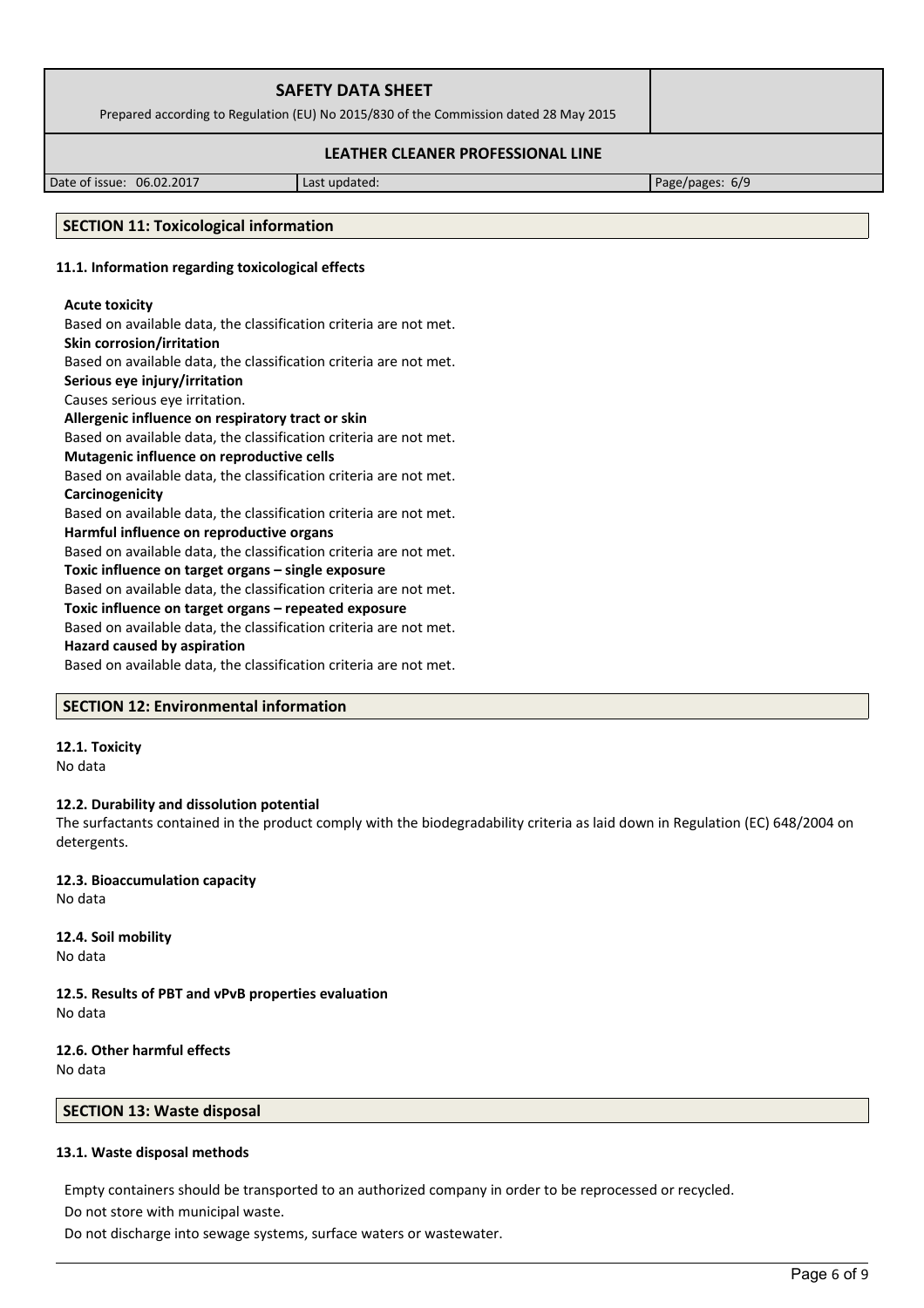| <b>SAFETY DATA SHEET</b><br>Prepared according to Regulation (EU) No 2015/830 of the Commission dated 28 May 2015 |               |                 |  |
|-------------------------------------------------------------------------------------------------------------------|---------------|-----------------|--|
| LEATHER CLEANER PROFESSIONAL LINE                                                                                 |               |                 |  |
| Date of issue: 06.02.2017                                                                                         | Last updated: | Page/pages: 7/9 |  |

# **Waste code**

Act of 14 December 2012 on waste (Dz.U. (Journal of Laws) 2013, item 21).

Regulation of the Minister of Environment of 9 September 2014 on the waste catalogue (Dz.U. (Journal of Laws) 2014, item 1923).

The waste code must be assigned individually at the location where the waste is produced, depending on the industry in which it is used.

#### **SECTION 14: Transport information**

|       |                                              | <b>ADR/RID</b> | <b>IMGD</b>    | <b>IATA</b> |
|-------|----------------------------------------------|----------------|----------------|-------------|
| 14.1. | <b>UN</b> number                             | ---            | $---$          | $---$       |
| 14.2. | UN proper shipping name                      |                | $---$          |             |
| 14.3. | Transport hazard class(es)                   | ---            | $---$          | $---$       |
|       | Warning sticker No.                          | ---            | $---$          | $---$       |
| 14.4. | Packing group                                | ---            | ---            | $---$       |
| 14.5. | Threat to the environment                    | ---            | $---$          | $---$       |
| 14.6. | Special precautions for users                | Not applicable |                |             |
| 14.7. | Bulk transport in accordance with the MARPOL |                | Not applicable |             |
|       | convention appendix II and the IBC code      |                |                |             |

# **SECTION 15: Legal information**

# **15.1. Provisions of the law regarding safety and protection of the environment in relation to the substance or mixture This safety data sheet has been drawn up based on the following legal acts:**

- 1. Regulation (EC) No 1907/2006 of the European Parliament and of the Council of 18 December 2006 concerning the Registration, Evaluation, Authorization and Restriction of Chemicals (REACH), establishing a European Chemicals Agency, amending Directive 1999/45/EC and repealing Council Regulation (EEC) No 793/93 and Commission Regulation (EC) No 1488/94 as well as Council Directive 76/769/EEC and Commission Directives 91/155/EEC, 93/67/EEC, 93/105/EC and 2000/21/EC.
- 2. Regulation (EC) No 1272/2008 of the European Parliament and of the Council of 16 December 2008 on classification, labeling and packaging of substances and mixtures, amending and repealing Directives 67/548/EEC and 1999/45/EC, and amending Regulation (EC) No 1907/2006. [ATP1, ATP2, ATP3, ATP4, ATP5, ATP6]
- 3. Commission Regulation (EU) 2015/830 of 28 May 2015 amending Regulation (EC) No 1907/2006 of the European Parliament and of the Council on the Registration, Evaluation, Authorization and Restriction of Chemicals (REACH) as corrected (replaces Regulation EC No 453/2015)
- 4. Act of 25 February 2011 on the chemical substances and their mixtures (DZ.U. (Journal of Laws) No 63, item 322 with amendments).
- 5. Regulation of the Minister of Labor and Social Policy of 6 June 2014 on the maximum permissible concentration and intensity of agents harmful to health in the work environment (Dz.U. (Journal of Laws) item 817).
- 6. Act of 14 December 2012 on waste (Dz.U. (Journal of Laws) 2013, item 21).
- 7. Regulation of the Minister of Environment of 9 September 2014 on the waste catalogue (Dz.U. (Journal of Laws) 2014, item 1923).
- 8. Classification of dangerous goods according to the European Agreement concerning the International Carriage of Dangerous Goods by Road (ADR).
- 9. Regulation of the Minister of Labor and Social Policy of 26 September 1997 on general provisions of occupational safety and health (Dz.U. (Journal of Laws) 2003 No 169, item 1650 with amendments).
- 10. Regulation of the Minister of Health of 30 December 2004 on occupational health and safety related to the presence of chemical agents in the workplace (Dz.U. (Journal of Laws) 2005 No 11, item 86 with amendments).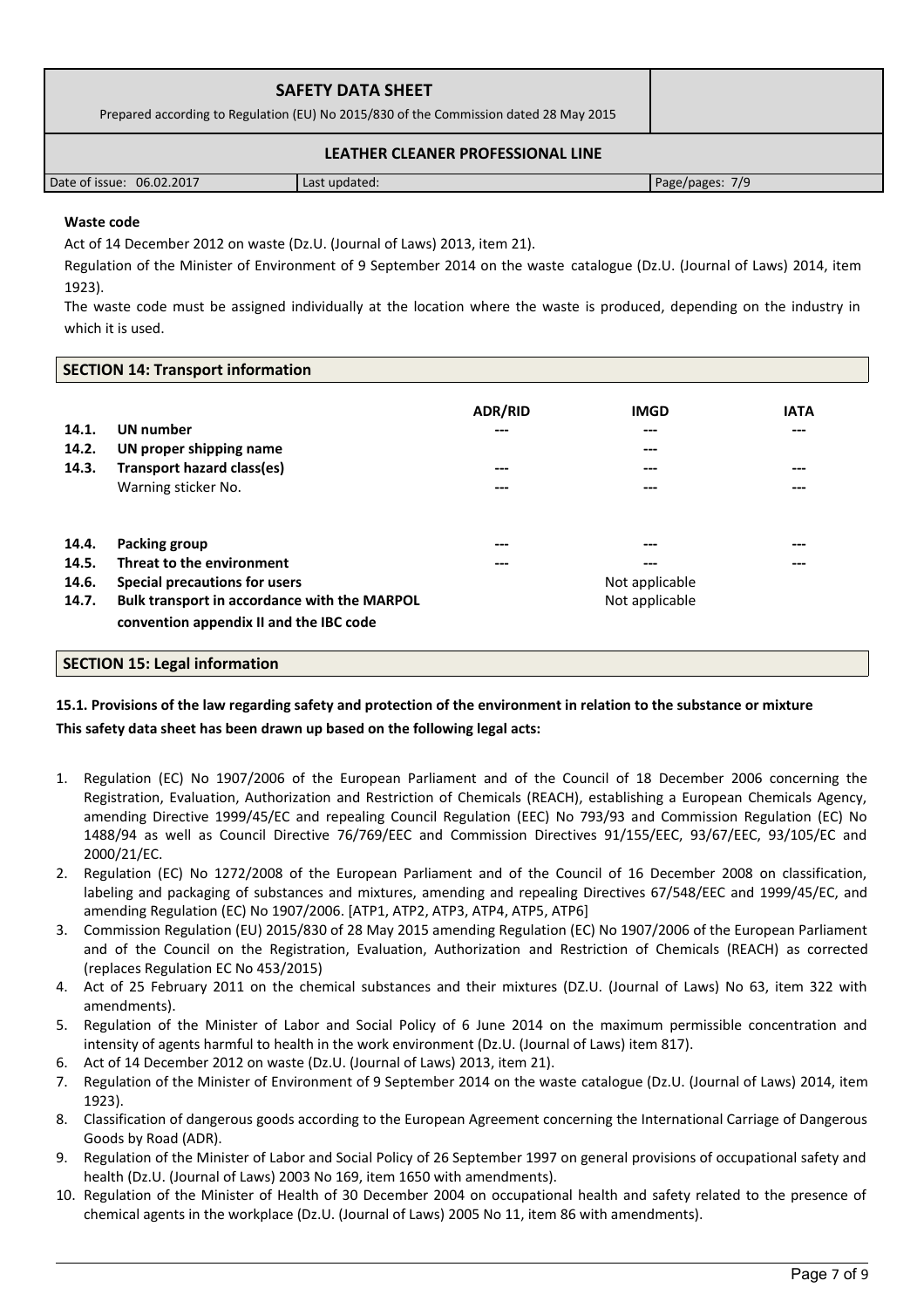| <b>SAFETY DATA SHEET</b><br>Prepared according to Regulation (EU) No 2015/830 of the Commission dated 28 May 2015 |               |                 |
|-------------------------------------------------------------------------------------------------------------------|---------------|-----------------|
| LEATHER CLEANER PROFESSIONAL LINE                                                                                 |               |                 |
| Date of issue: 06.02.2017                                                                                         | Last updated: | Page/pages: 8/9 |

 Regulation of the Minister of Economy of 21 December 2005 on essential requirements for personal protection (Dz.U. (Journal of Laws) No 259, item 2173).

# **15.2. Chemical safety evaluation**

No chemical safety evaluation for the mixture.

# **SECTION 16: Additional information**

List of hazard statements from section: 3 **H302** Harmful if swallowed **H312** Harmful in contact with skin **H318** Causes serious eye damage **H331** Toxic if inhaled

# **CAS** (Chemical Abstracts Service)

**EC number** means one of the following:

- the number of the substance as given in the European Inventory of Existing Chemical Substances (EINECS),
- the number of the substance as given in the European List of Notified Chemical Substances (ELINCS)
- the number in the inventory of chemical substances listed in the European Commission's publication "No-longer polymers"

#### **Description of used abbreviations, acronyms and symbols:**

**NDS** - maximum allowable concentration of substances hazardous to health in work environment

**NDSCh** - temporary maximum allowable concentration

**NDSP** - highest maximum allowable concentration

**UN number** - the four-digit number that identifies hazardous materials and articles (UN No)

**ADR** - the European Agreement concerning the International Carriage of Dangerous Goods by Road

**RID** - the Regulation concerning the International Carriage of Dangerous Goods by Rail

**IMDG** - International Maritime Dangerous Goods Code

**IATA** – International Air Transport Association

**vPvB** (substance) very Persistent very Bioaccumulable

**PBT** (substance) Persistent Bioaccumulative Toxic

**LD50** Lethal dose required to kill half the members of a tested population

**LC50** Lethal concentration required to kill half the members of a tested population

**ECX** Concentration at which X% inhibition of growth or growth rate is observed

**NOEL** The highest concentration with no effect observed

**BOD** Biochemical Oxygen Demand (BZT) pl: Biochemiczne Zapotrzebowanie Tlenu

**COD** Chemical Oxygen Demand (ChZT) pl: Chemiczne Zapotrzebowanie Tlenu

**ThOD** Theoretical Oxygen Demand - pl: Teoretyczne Zapotrzebowanie Tlenu

# **Additional information:**

The product described in the safety data sheet should be kept and used in accordance with the good industrial practice and all legal regulations.

The information included in the safety data sheet, based on the current knowledge, is aimed at the description of the product from the point of view of the legal regulations concerning safety, health and environment protection. They should not be construed as a warranty for any specific properties.

The user is responsible for ensuring conditions of safe use of the product and is liable for the effects of the improper use of this product.

The safety data sheet has been issued by: EKOS S.C. 80-266 Gdańsk, al. Grunwaldzka 205/209 phone number: 58 305 37 46, [e-mail ekos@ekos.gda.pl](mailto:e-mail%20%20ekos@ekos.gda.pl) [www.ekos.gda.pl](http://www.ekos.gda.pl/)